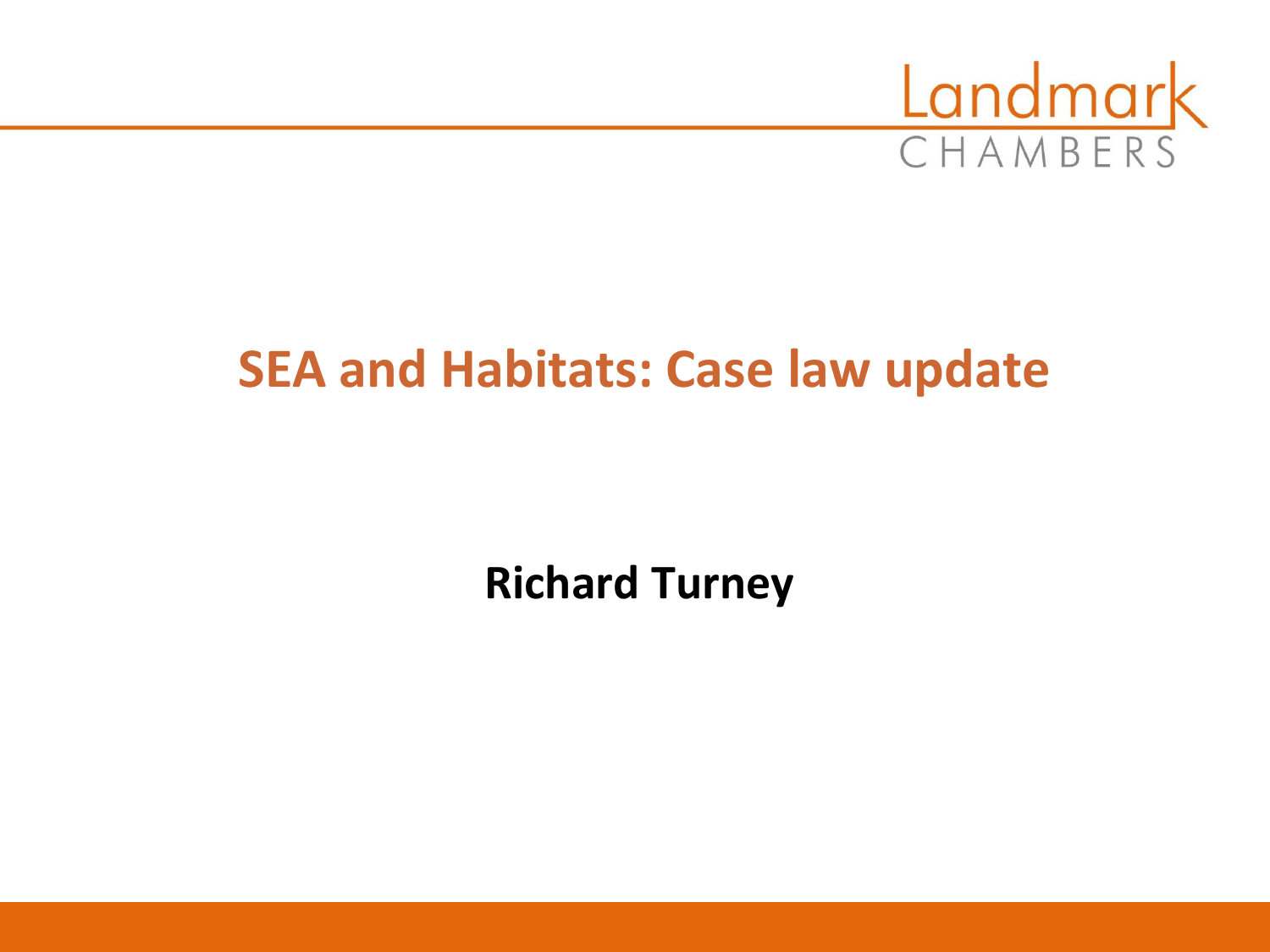- When is SEA required?
- What in substance is required in the SEA process?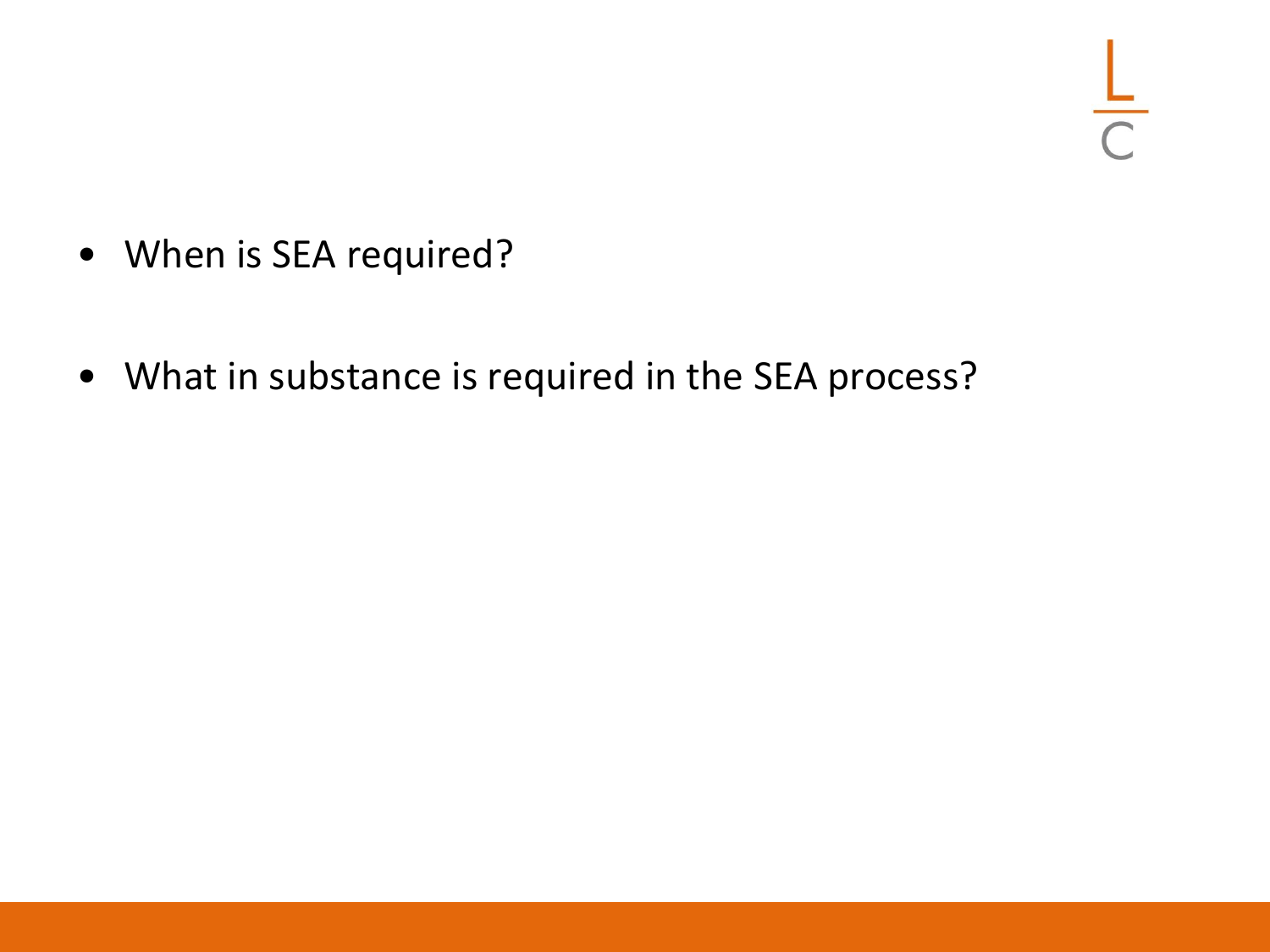### **When is SEA required?**

- A plan or programme
- Likely to have significant effects on the environment
- Required by legislative, regulatory or administrative provision
- Which sets the framework for development consent
- Note purpose of SEA Directive and the reasons for its introduction after the EIA Directive had been in force for several years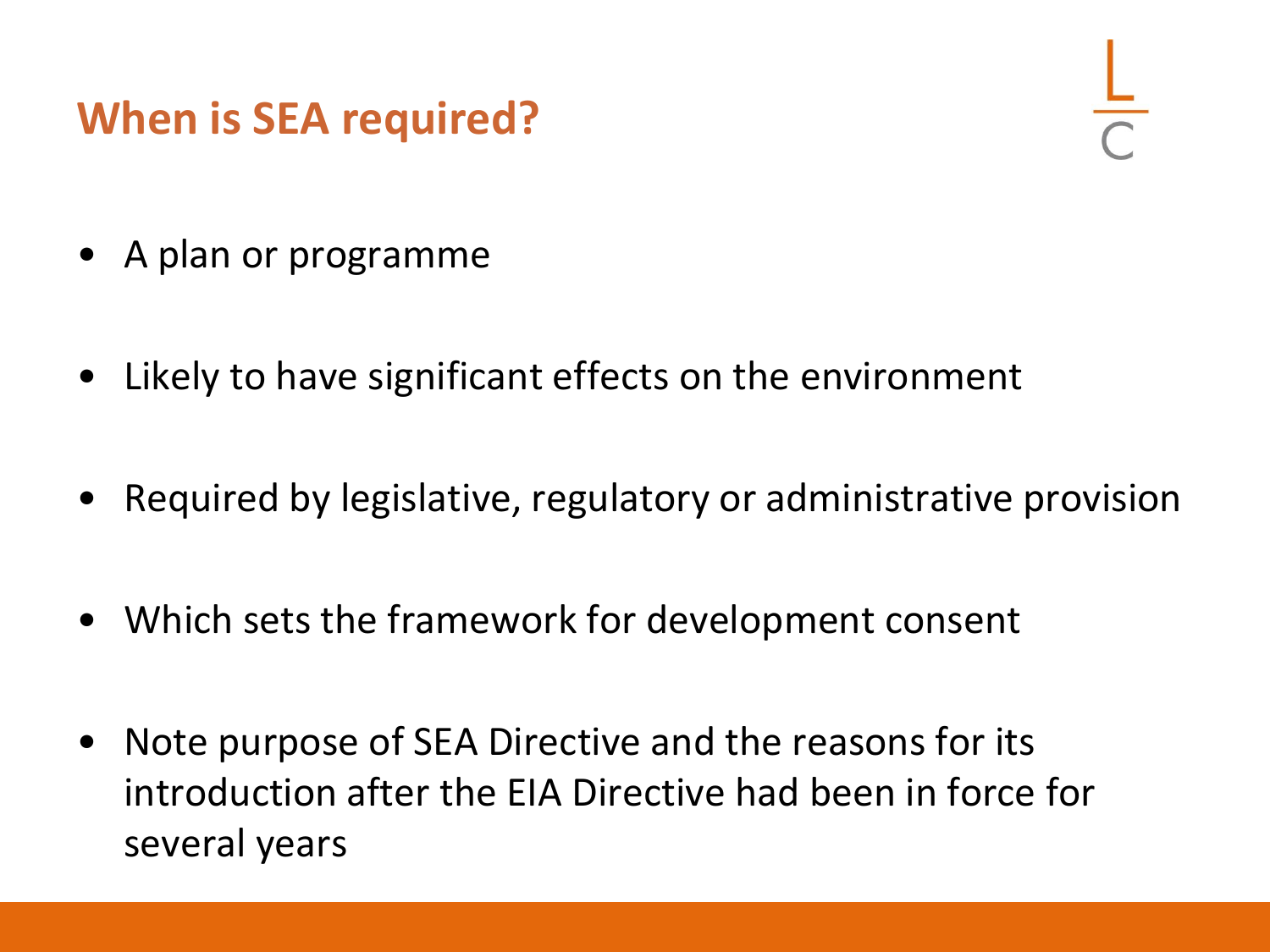## **HS2 (R (Bucks CC) v SST [2014] UKSC 3)**

- Issue was whether the Command Paper stating the Government's intention to seek consent through the Hybrid Bill procedure should have been subject to SEA
- Turned primarily on whether the Command Paper "set the framework" for the future development consent decision
- Majority of Court of Appeal (Sullivan LJ dissenting) had accepted SST's case that it did not, as it lacked sufficient influence over the Parliamentary development consent decision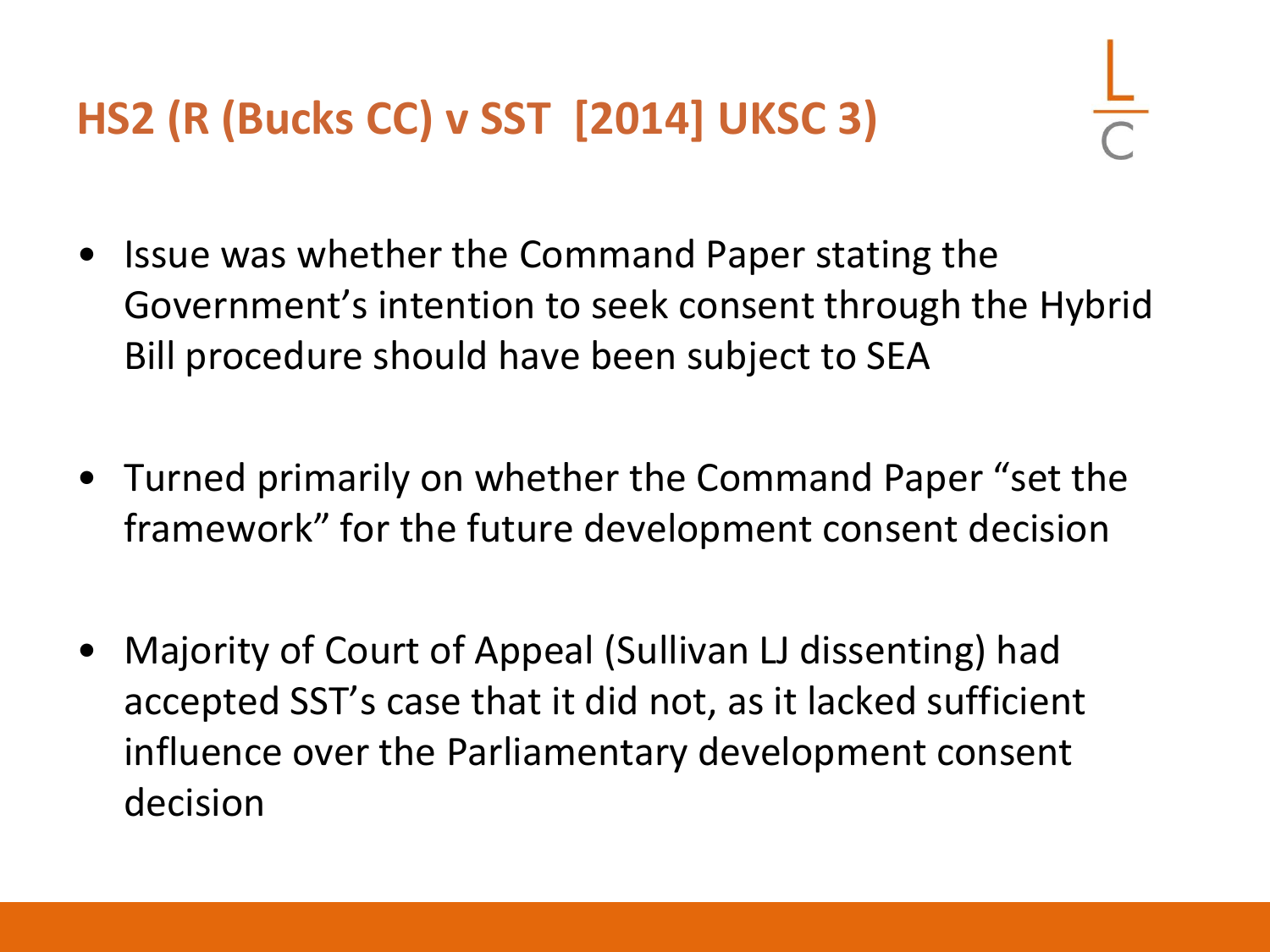

- 7 judge Supreme Court unanimously dismissed appeals and refused to refer to CJEU
- Lord Carnwath gave leading judgment
- Proceeded on assumption that whether DNS was "required by administrative provisions" was at least a referable issue and therefore the issue was whether it "set the framework for development consent"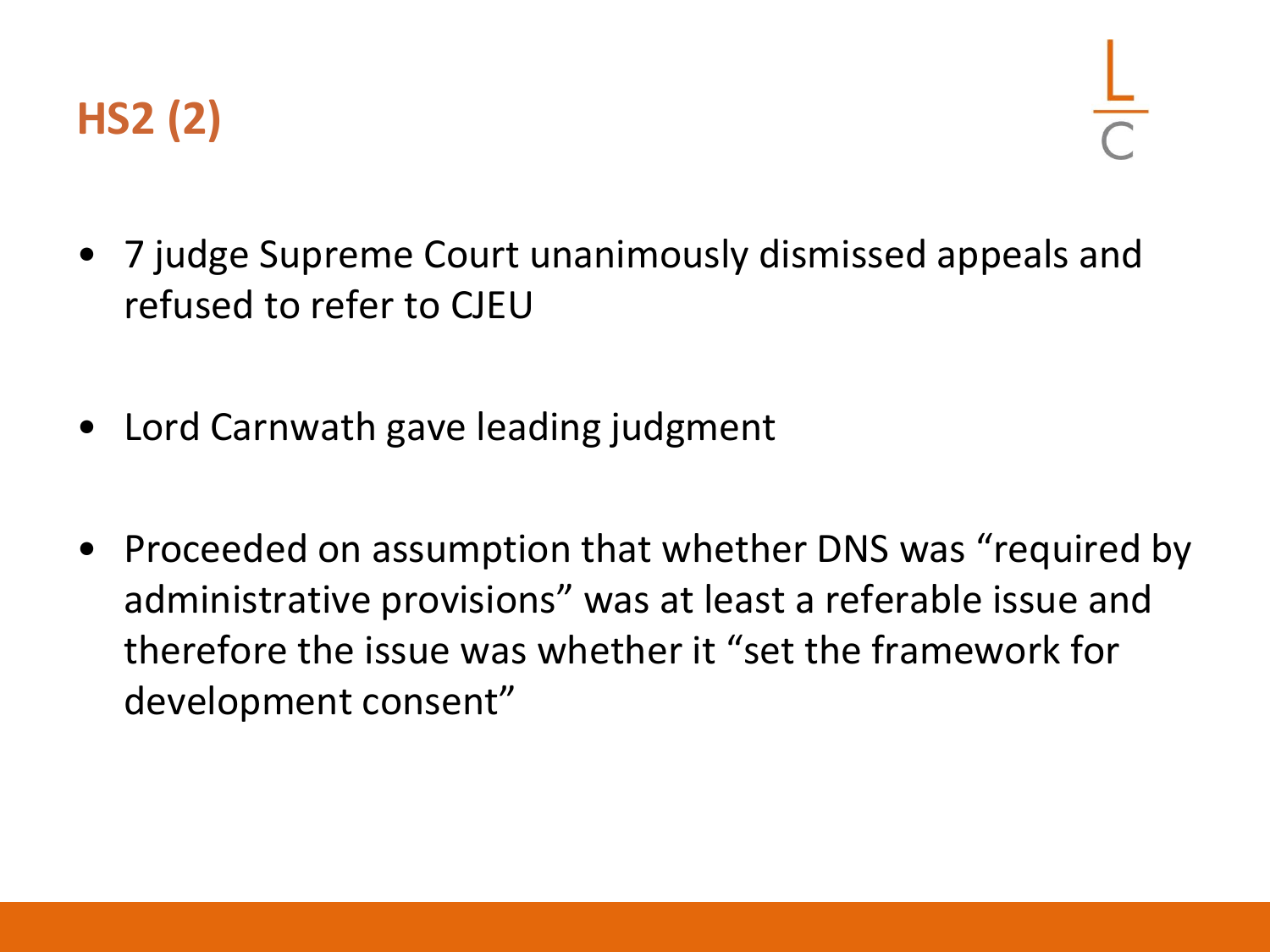

- More restrictive approach to "sets the framework" than Court of Appeal:
	- "One is looking for something which does not simply define the project, or describe its merits, but which sets the criteria by which it is to be determined by the authority responsible for approving it" [36]
	- The test is more than just *influence*; that influence must "constrain subsequent consideration, and to prevent appropriate account from being taken of all the environmental effects which might otherwise be relevant"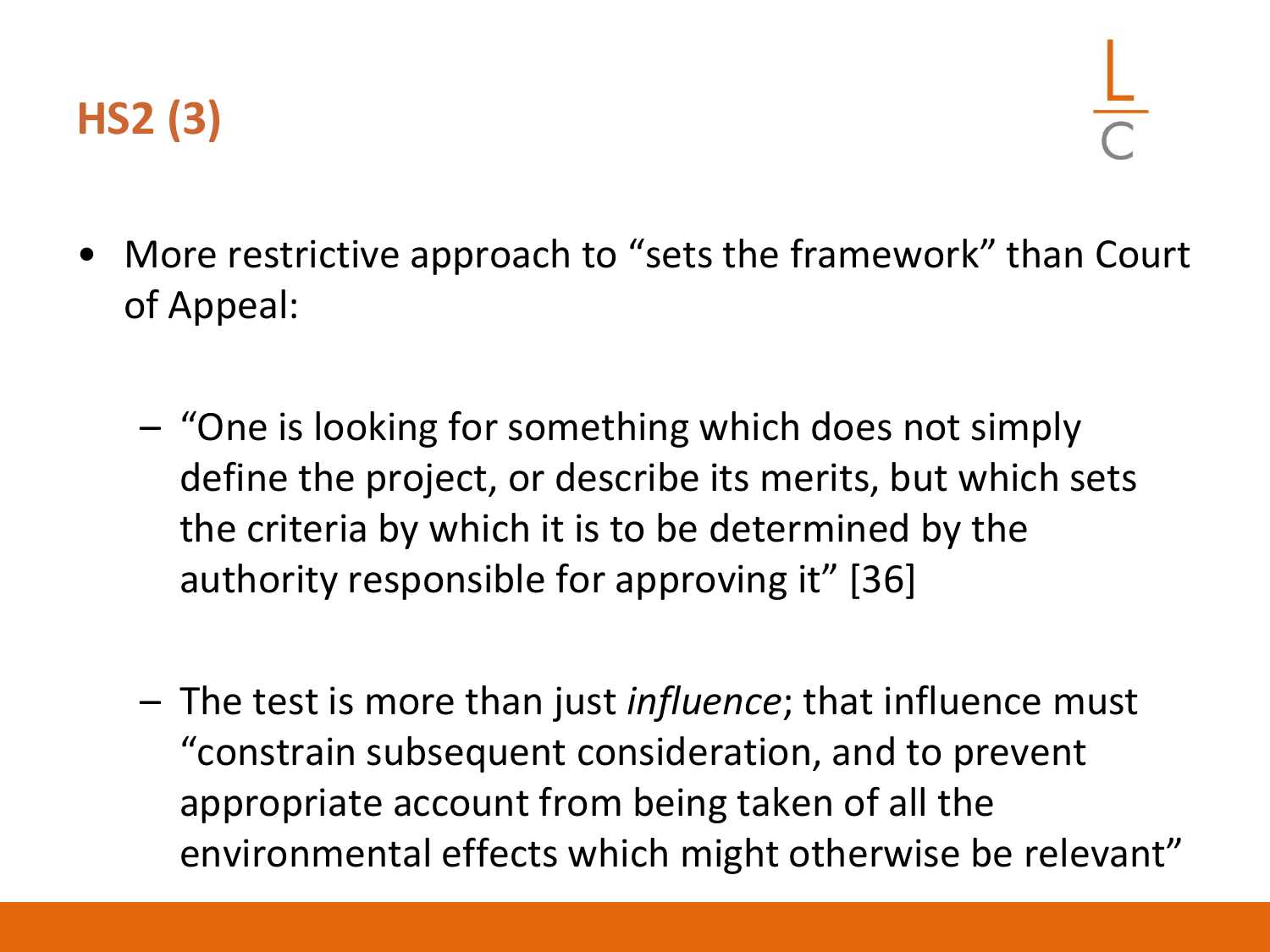

- Nothing in the Aarhus Convention changes the scope of the SEA Directive, as they are not intended to cover same ground
- No need to refer because little disagreement on the formulation of the test; the issue was its application to the facts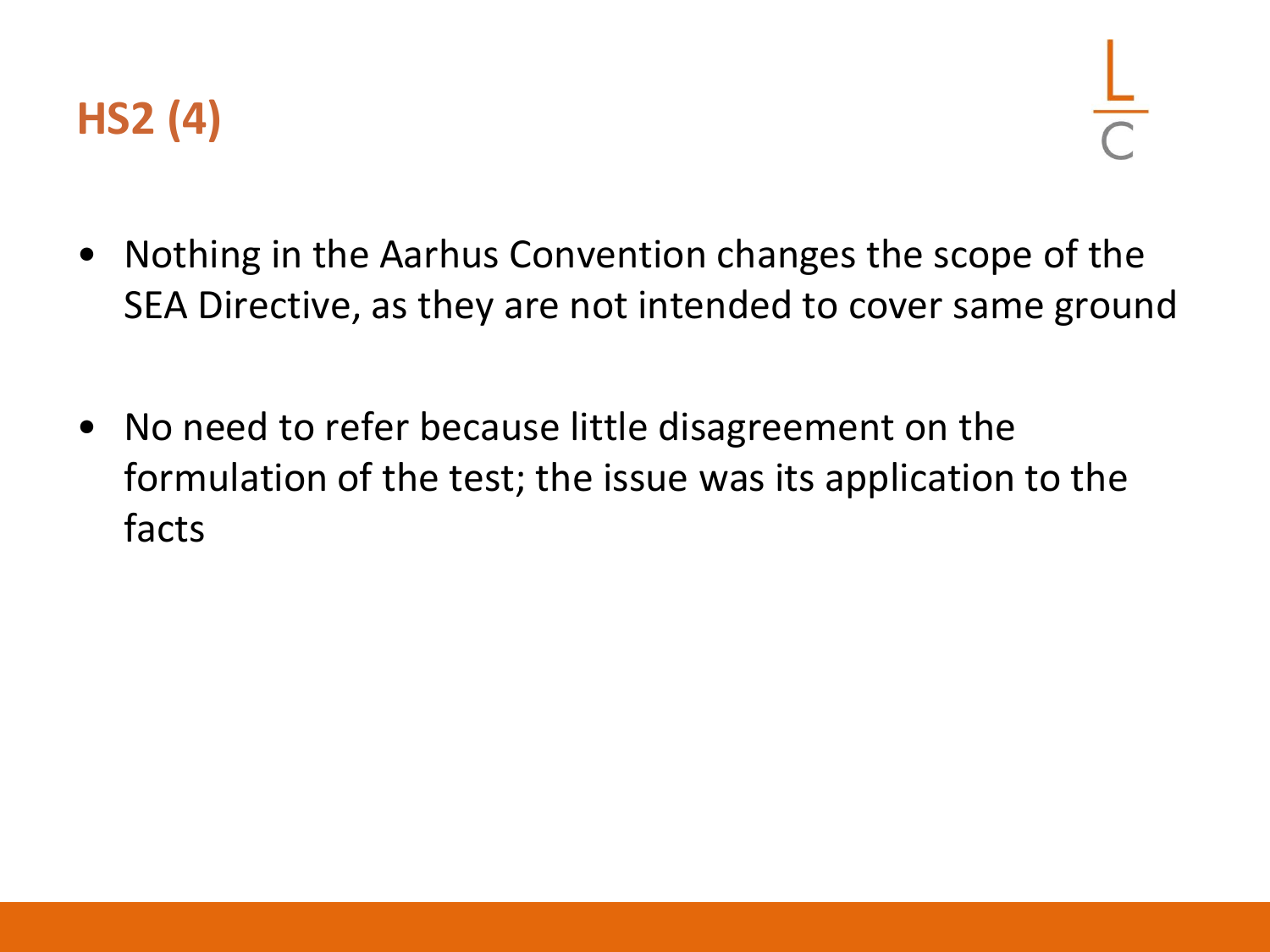## **HS2 (6)**

#### • Lord Sumption agreed with Lord Carnwath, see [123]:

"None of this means that the only policy framework which counts is one which is determinative of the application for development consent, or of some question relevant to the application for development consent. What it means is that the policy framework must operate as a constraint on the discretion of the authority charged with making the subsequent decision about development consent. It must at least limit the range of discretionary factors which can be taken into account in making that decision, or affect the weight to be attached to them. Thus a development plan may set the framework for future development consent although the only obligation of the planning authority in dealing with development consent is to take account of it. In that sense the development plan may be described as influential rather than determinative. But it cannot be enough that a statement or rule is influential in some broader sense, for example because it presents a highly persuasive view of the merits of the project which the decision maker is perfectly free to ignore but likely in practice to accept. Nor can it be enough that it comes from a source such as a governmental proposal or a ministerial press statement, or a resolution at a party conference, or an editorial in a mass circulation newspaper which the decision-maker is at liberty to ignore but may in practice be reluctant to offend."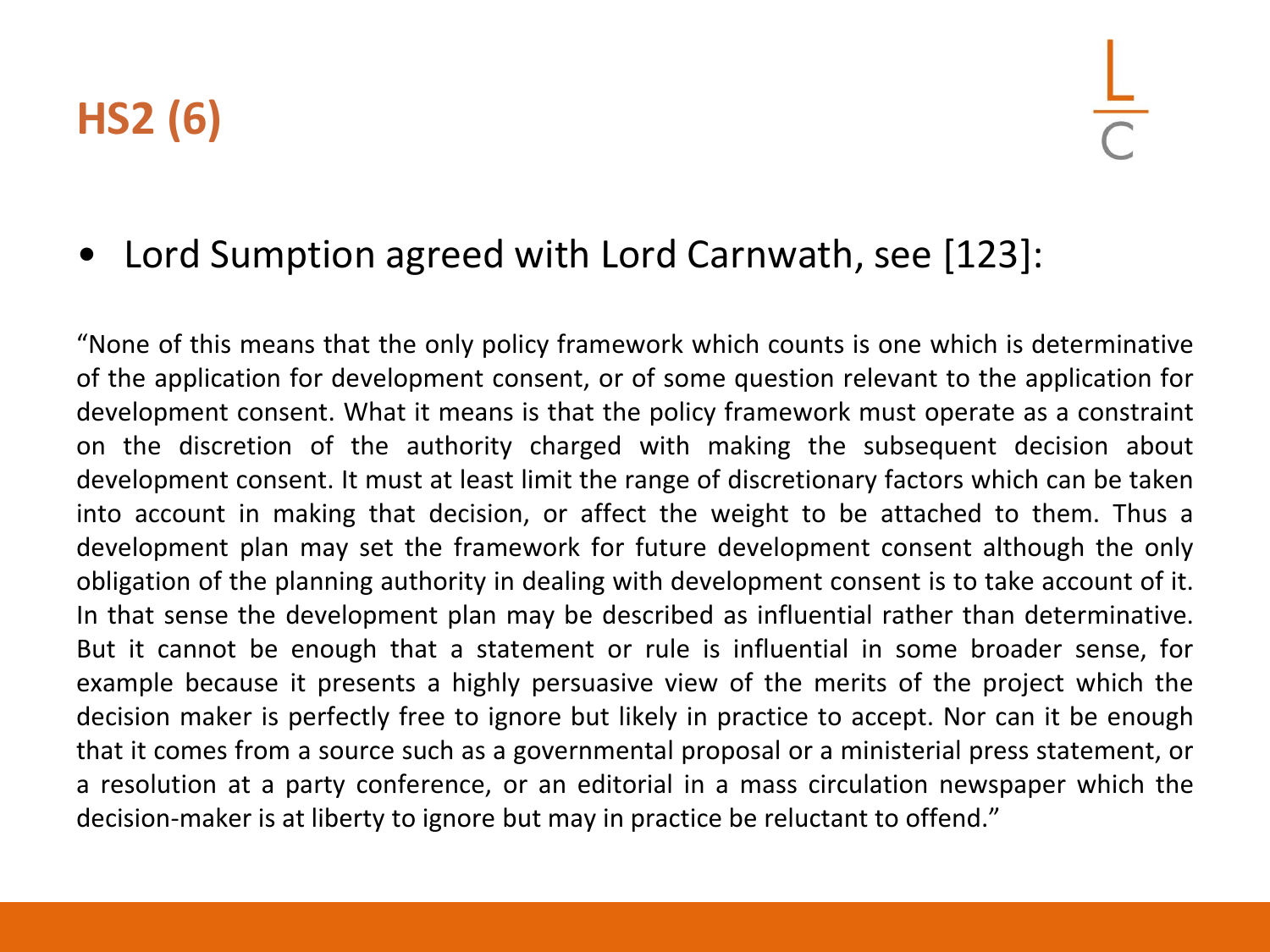

- Lady Hale troubled, but ultimately not persuaded that there should be a reference:
	- Grand Chamber had adopted, in short terms, a meaning for the phrase "set the framework"
	- Aim of Directive not to subject all plans to SEA, but to ensure development consent decisions not constrained by earlier decisions
	- Quashing the DNS would not necessarily derail process
	- In any event SEA would not require comparison of the effects of HS2 against increased capacity of existing lines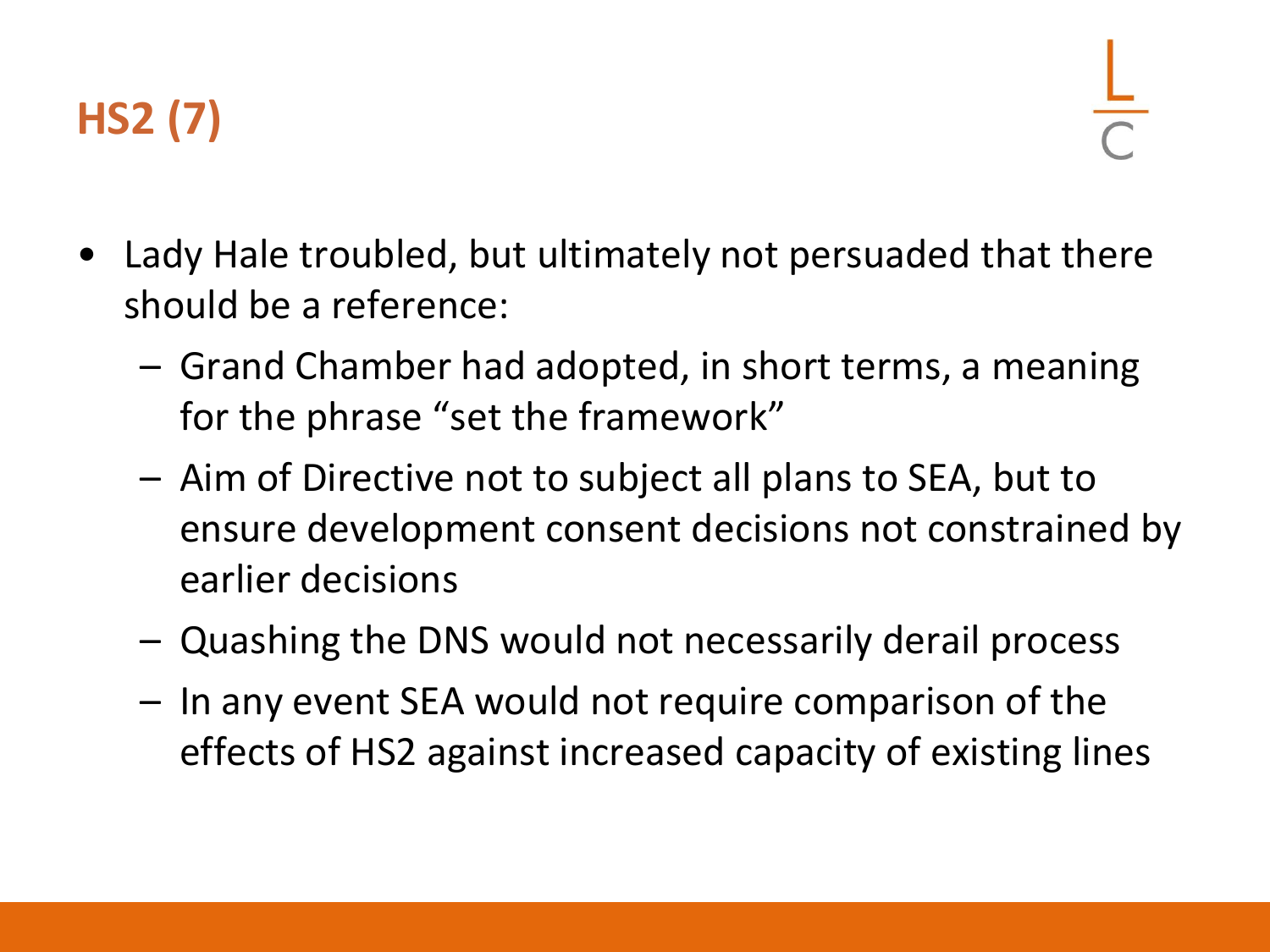## **HS2 (8)**

- Note the hugely significant judgment of Lords Neuberger and Mance, with support of the other 5 JSCs
- The question of the meaning of "required" would have been answered without a reference, but for the CJEU having given the word "a meaning which the European legislature clearly did not intend"
- If necessary therefore the matter would have been referred "for it to reconsider, hopefully in a fully reasoned judgment of the Grand Chamber, the correctness of its previous decision"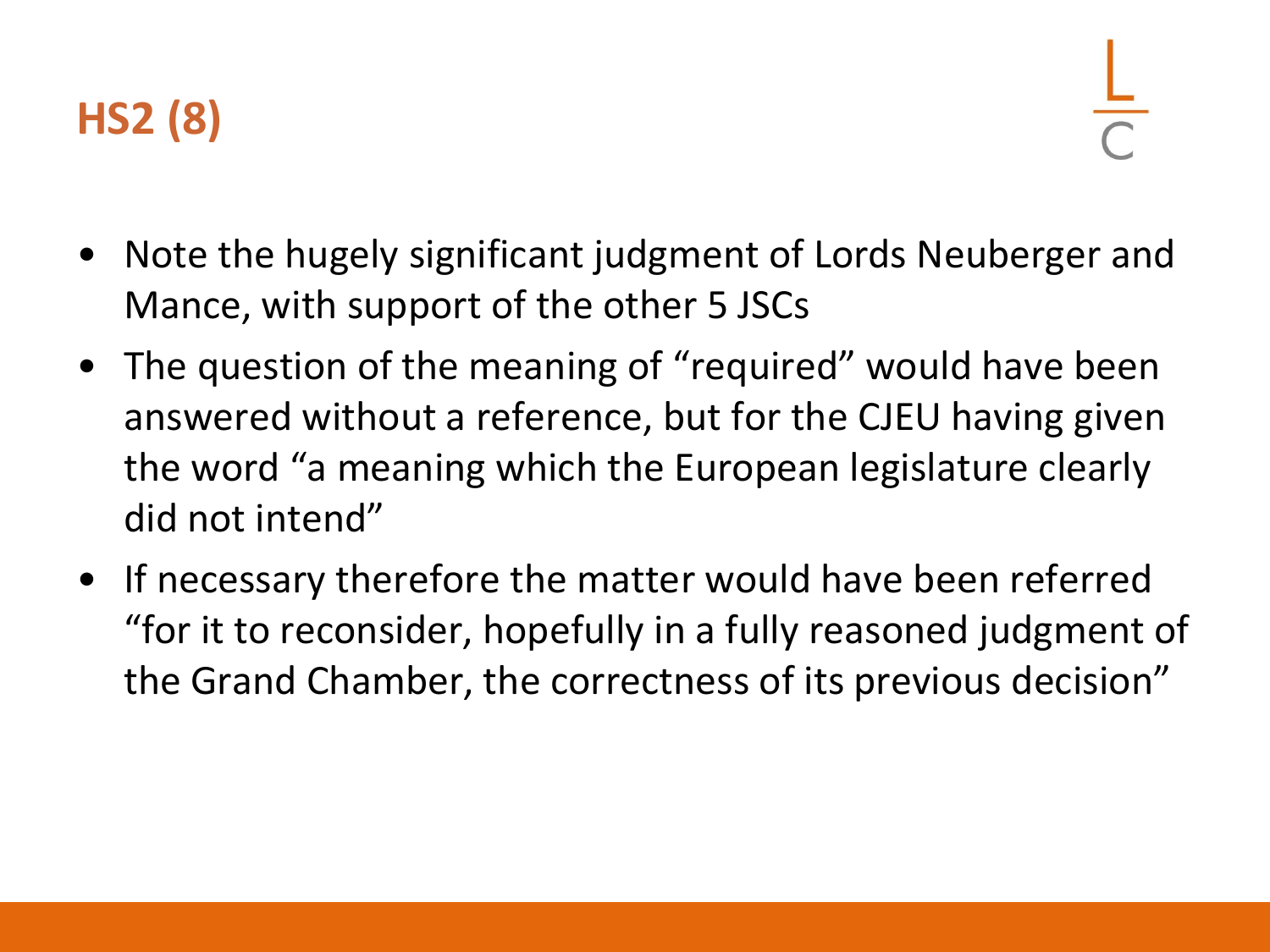### **HS2: possible consequences**

- 
- More restrictive application of the Directive from the UKSC's interpretation of "sets the framework"?
- Potential future reference on "required"?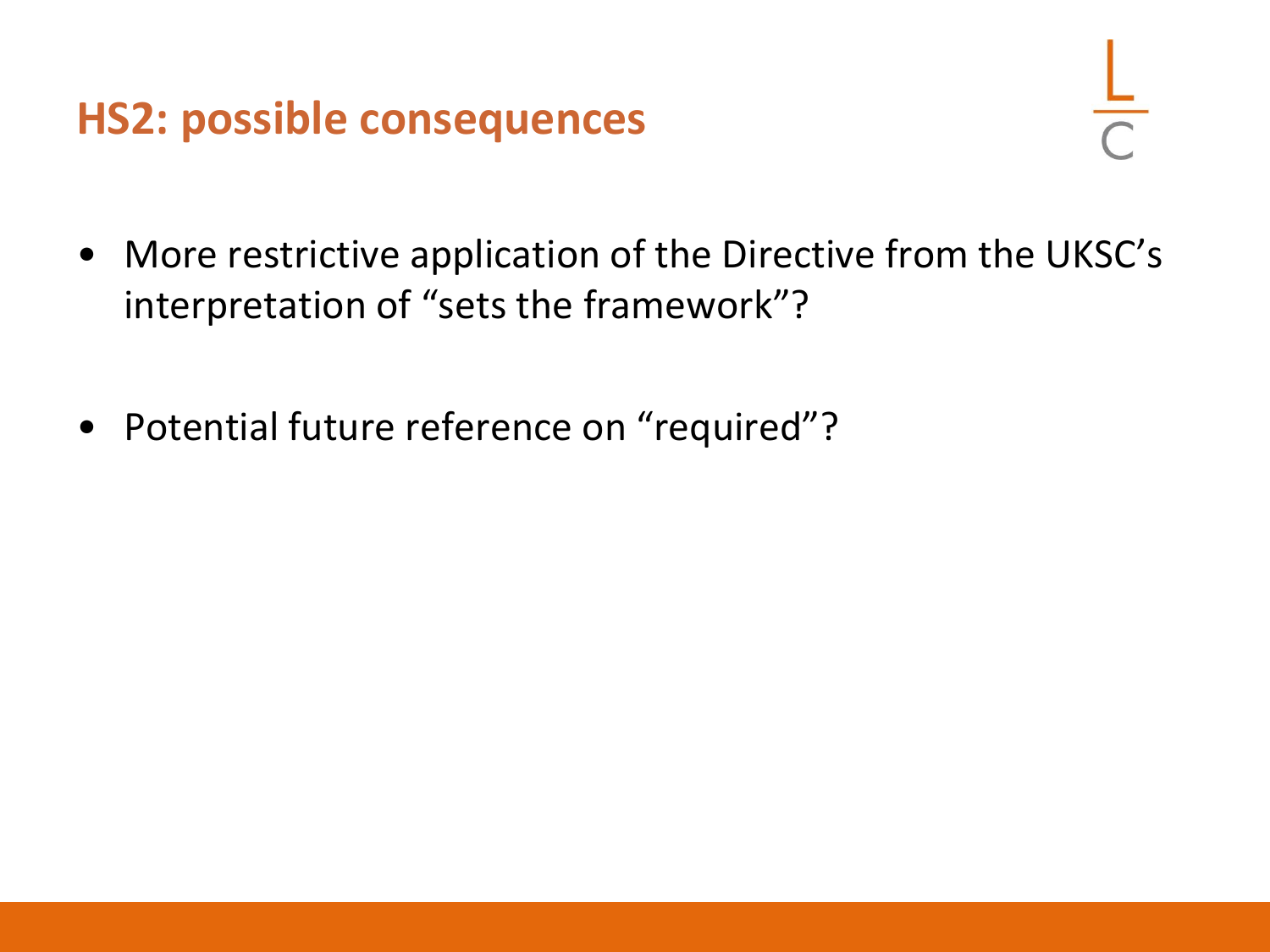# **Earl's Court (***West Kensington TRA* **[2013] EWHC 2834 (Admin))**

- Issue of whether Earl's Court SPD required SEA
- No domestic requirement for sustainability appraisal of SPD
- Lindblom J held that SEA was required
- Applied *Inter-Environnement Bruxelles* [2012] Env LR 30: voluntary plans and programmes are within the scope of the SEA Directive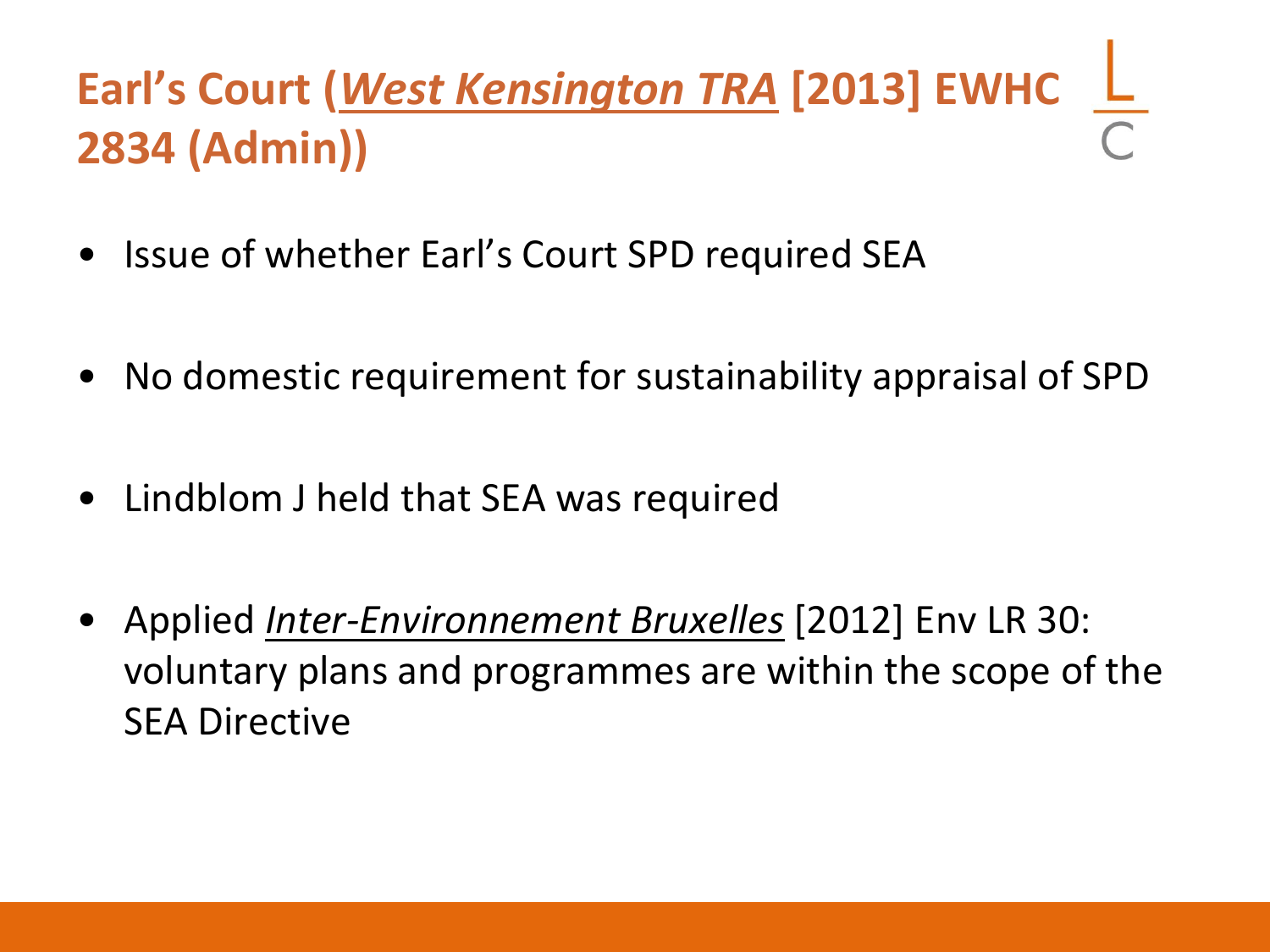## **Earl's Court (2)**

- The SPD was "required... by administrative provision" because it was referred to in the two Borough Core Strategies
- The SPD was likely to influence decisions on proposals in the Opportunity Area and therefore performed a framework setting function: see *HS2*
- Question: when, if ever, will an SPD be outside the scope of the SEA Directive as now understood?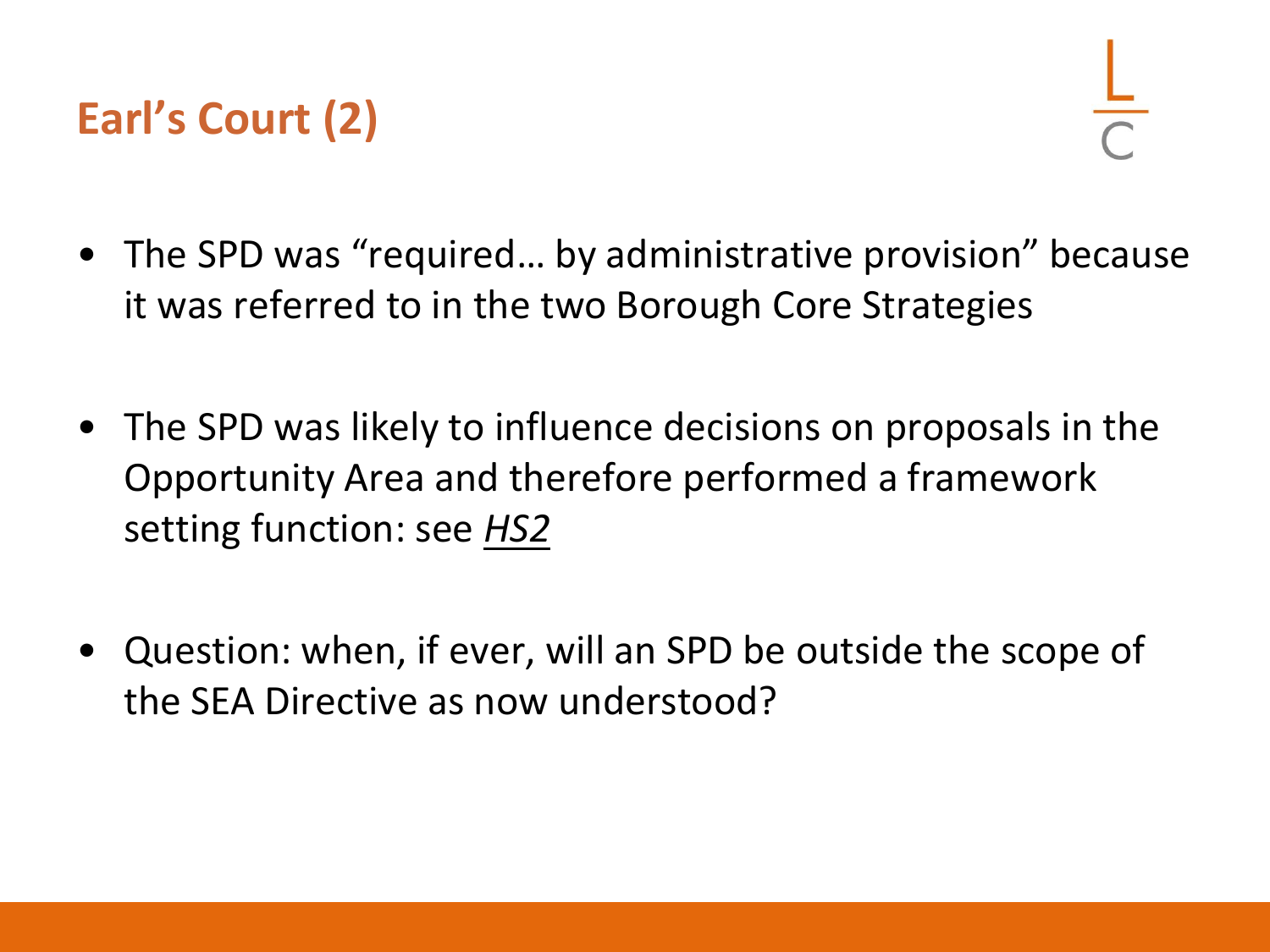### **What is required in SEA?**

- Substantial compliance with the requirements of the Directive
- Court unlikely to quash for procedural errors: see *Walton* and see also *West Kensington TRA*
- Need to consider alternatives in a reasoned way
- Tiered approach where plans form part of a hierarchy, to avoid duplication of assessment
- Adequacy of SEA is for decision-maker, subject to *Wednesbury*: see *Shadwell Estates Ltd v Breckland District Council* [2013] EWHC 12 (Admin)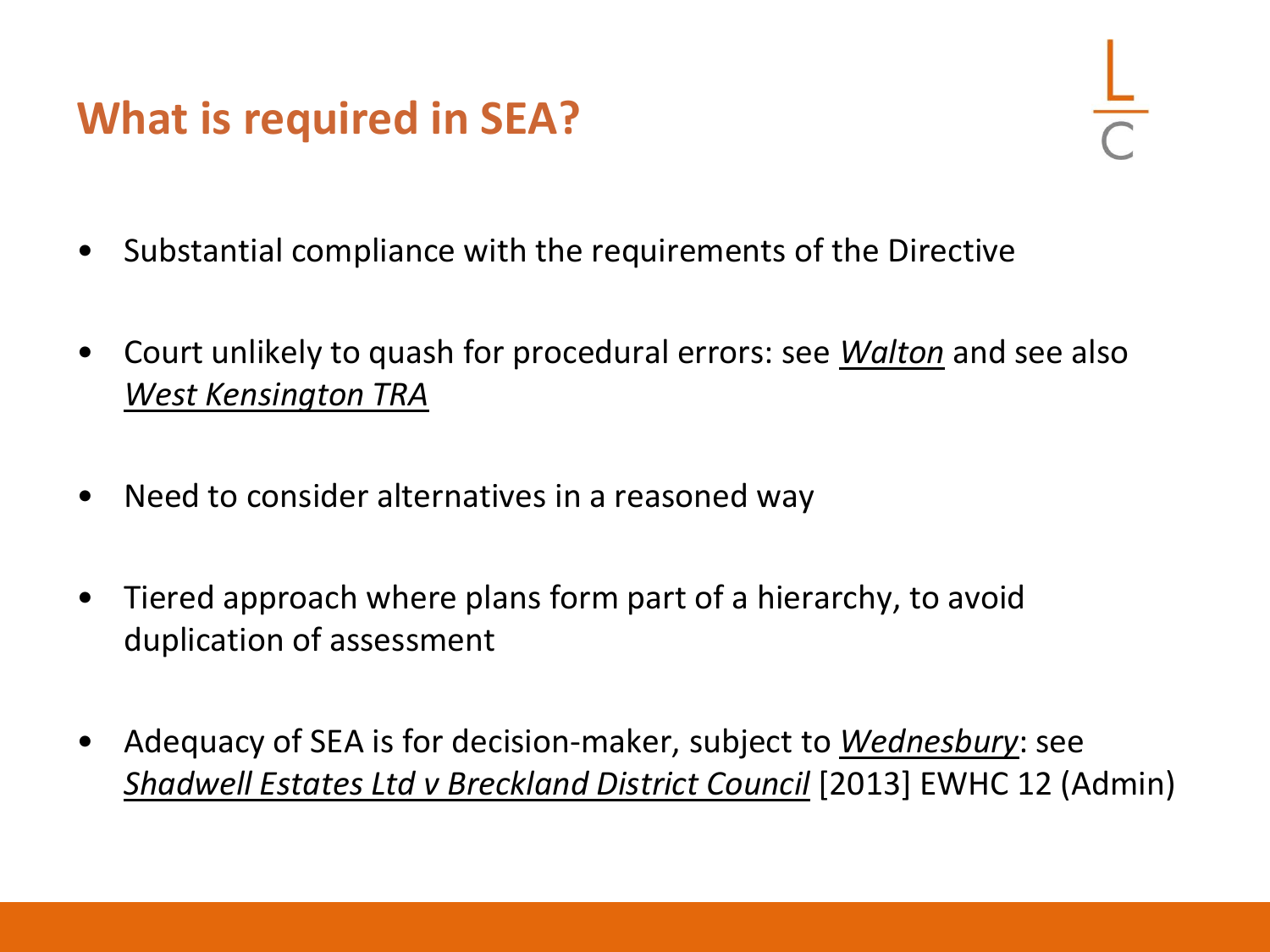# *DB Schenker v Leeds CC* **[2013] EWHC 2865 (Admin)**

- Challenge to Natural Resources and Waste Local Plan
- Claimants owned sites which are allocated in NRWLP for aggregate transportation uses
- Claimants argued for mixed use/housing allocations through the local plan process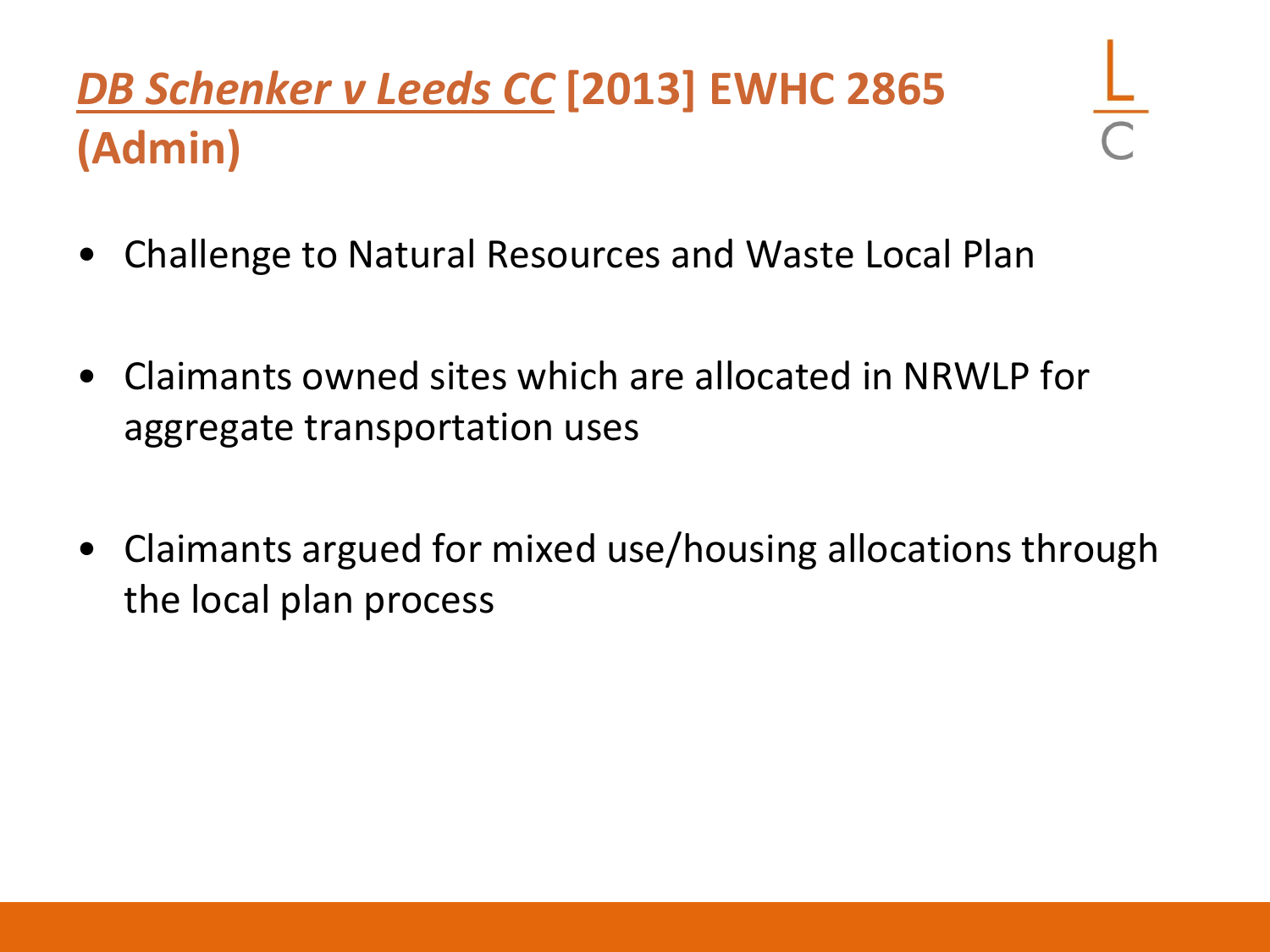## *DB Schenker* **(2)**

• Judge held that "thematic" plan relating to waste and minerals did not have to consider alternatives such as housing:

> *"provided that the thematic plan forms part of a series of relevant documents, one or more of which consider the alternatives such as housing, and provided that the series of documents are considered together, or to use the SA terminology, "acting cumulatively""*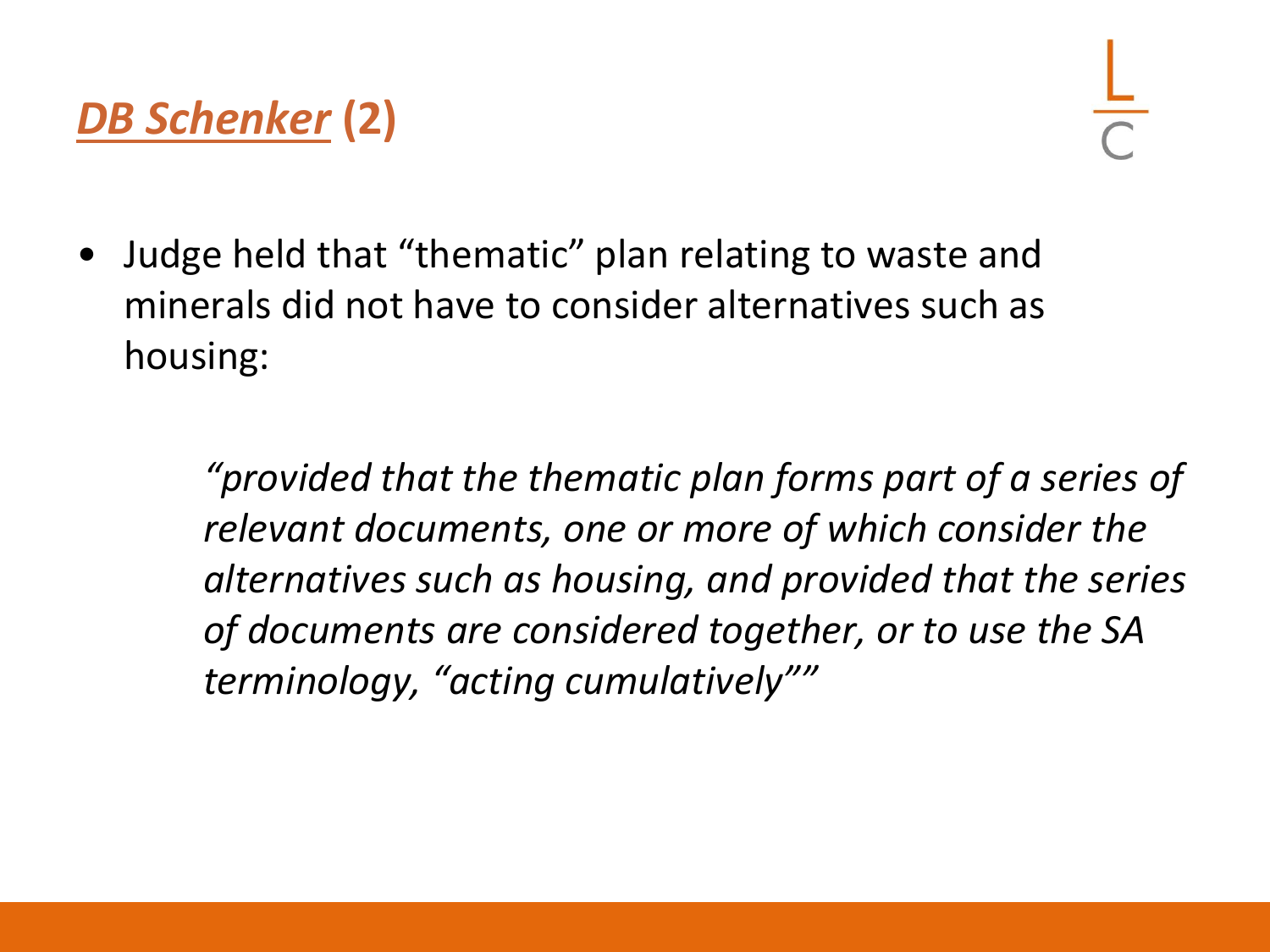*R (Chalfont St Peter PC) v Chiltern DC* **[2013] EWHC 1877 (Admin)**

- Attempt to quash part of Core Strategy
- Applied *Heard v Broadland* in respect of the adequacy of consideration of alternatives
- Found that alternatives which were obvious non-starters did not need to be considered
- Note generally the impacts of SEA on plan preparation and examination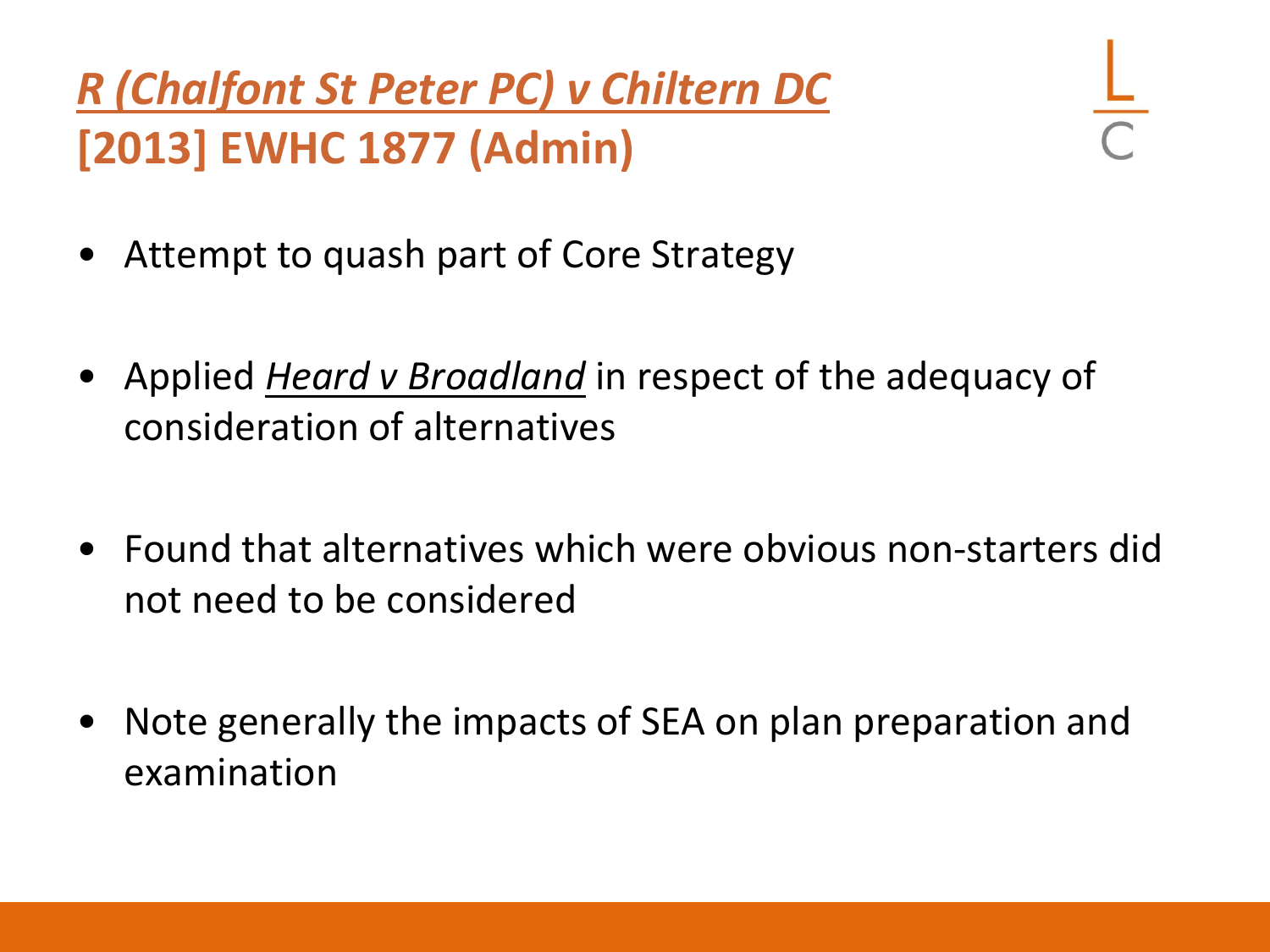### **Habitats: plan-making**

- *Forest of Dean FoE v Forest of Dean DC* [2014] Env LR 3 assessment under s 102 Conservation of Habitats and Species Regulations 2010 for CS and AAP
- Held that the appropriate assessment process was adequate
- Notes the practical issues which may arise from AA during the plan process, and from having two relevant tiers of policy